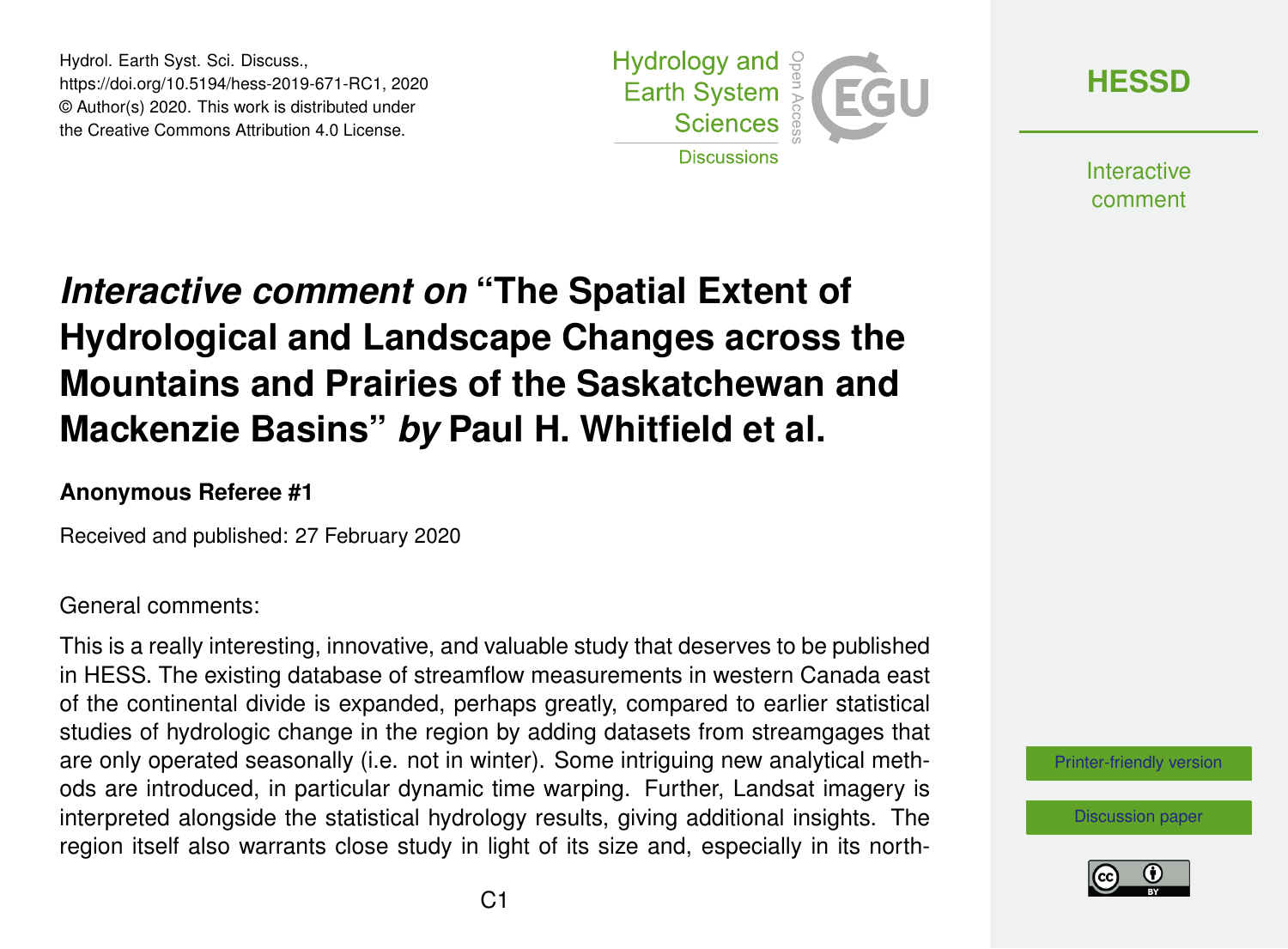ern reaches, relative lack of study compared to many other places. Unfortunately, the manuscript doesn't seem to do a great job of communicating the work, and it has the feeling of being only half-finished, as explained in some detail in the specific comments below. I therefore recommended publication of this (potentially excellent) article pending major revisions that entail among other things an extensive ground-up rewrite.

#### Specific comments:

The abstract feels clunky. There are unnecessary details (e.g. clarifying that the Landsat imagery analysis covers a different timeframe from the streamflow data analysis) while at the same time some of the big punch lines from the study seem to be missing. There are odd writing choices (such as using both quotation marks and capitalization for "Streamflow Regime Types" and "Trend Patterns" when neither of these terms/concepts is new in any way). And some of it is just plain confusing.

The use of data from rivers that are intermittent or ephemeral, because for example they're frozen completely or unmonitored in winter, is one of the more interesting and new aspects of this study. However, this dimension of the paper also feels like it hasn't been explored as much as it could and maybe should have. On the one hand, there may be a bit of missed opportunity here. The study doesn't seem to give much information on the main advantage of this approach, specifically, that it could hugely increase the sample size by pooling results across both perennial and intermittent/seasonal rivers; I don't see any numbers in the article about how much the available dataset is expanded by using this philosophy? And one of the most interesting questions that could be addressed in a study applying statistical change analysis to streamflow data from seasonal cold-regions rivers would be whether there have been changes in the annual no-flow duration and/or its dates of onset, etc; that hasn't been tackled here at all as far as I can see. At the same time, the approach used (if I understand it correctly) has the disadvantage of looking only at the common seasonal period between each streamgage time series, which means that wintertime flow measurements are not considered; that's the tradeoff. While some of the rivers in the study don't flow in winter,

# **[HESSD](https://www.hydrol-earth-syst-sci-discuss.net/)**

**Interactive** comment

[Printer-friendly version](https://www.hydrol-earth-syst-sci-discuss.net/hess-2019-671/hess-2019-671-RC1-print.pdf)

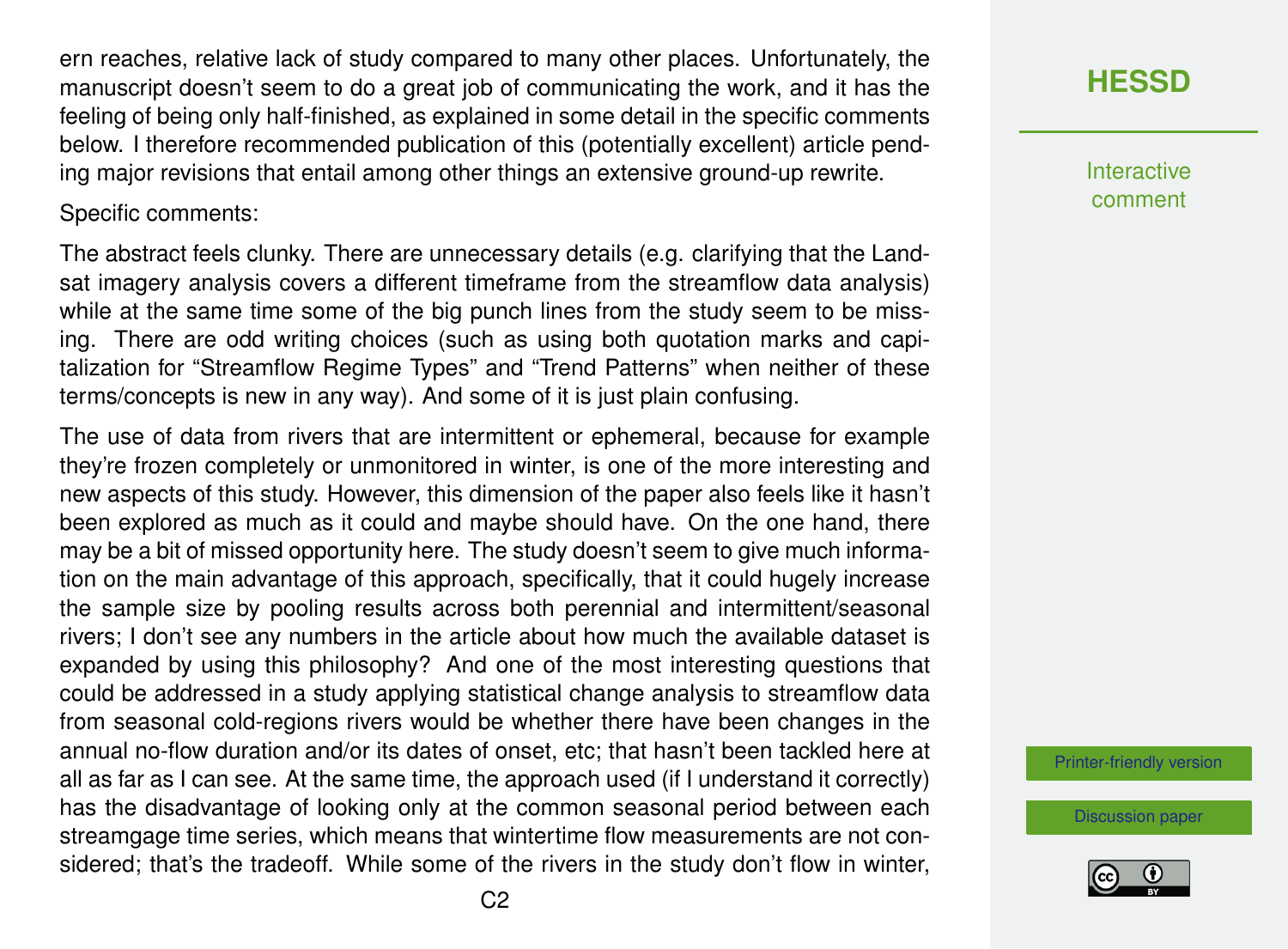many do. Given that some of the stronger changes in climate and hydrology at high latitudes and cold regions generally are being experienced in winter, certain important phenomena could be missed using this approach. That fact doesn't necessarily reduce the "publishability" of the paper, but it does imply that a clearer statement of scope and purpose ought to be made. Maybe I've just missed it (a real possibility given the clunky writing and organization of the paper) but I don't see anywhere in the title or abstract that the study is limited to the warm season and it doesn't look like there's much discussion in the paper as a whole of what this limitation means.

Lines 100-103, phrases like "by integrating different forms of data, which previously had only been treated separately and individually" and "By linking continuous and partial year data from a large number of hydrometric stations using only warm season data three important questions are addressed. . ." I worry that many readers might feel that simply using data from summer, or looking at Landsat data alongside the streamflow data analysis, doesn't really count as "data integration," which might be taken to mean something more ambitious than what was done here. It might be safer to simply say that an unusually large and diverse dataset was considered.

Not clear what lines 134-135 are intended to mean; typographical error?

The idea of not using a common period of record across all the streamgages runs contrary to almost all work in this field. That doesn't necessarily mean it's wrong, but it does seems likely to be viewed as a problem by some readers, and the subject probably requires more attention than it's been given in the article. For example, the authors write on lines 138-144 that "Because the periods of record, rather than a common period, are used it is not possible to compare the magnitudes of trends among the stations. Instead, the analyses are restricted to determining the existence of significant trends in individual five-day periods in (five-day) periods 23 to 61 (of 73), as shown in Figure 1 and 2." In addition to being a clunky and hard-to-read sentence, its logic seems doubtful. If the magnitudes of trends are not comparable between stations, why would the existences of trends be? One problem is statistical. Determining the existence of **[HESSD](https://www.hydrol-earth-syst-sci-discuss.net/)**

**Interactive** comment

[Printer-friendly version](https://www.hydrol-earth-syst-sci-discuss.net/hess-2019-671/hess-2019-671-RC1-print.pdf)

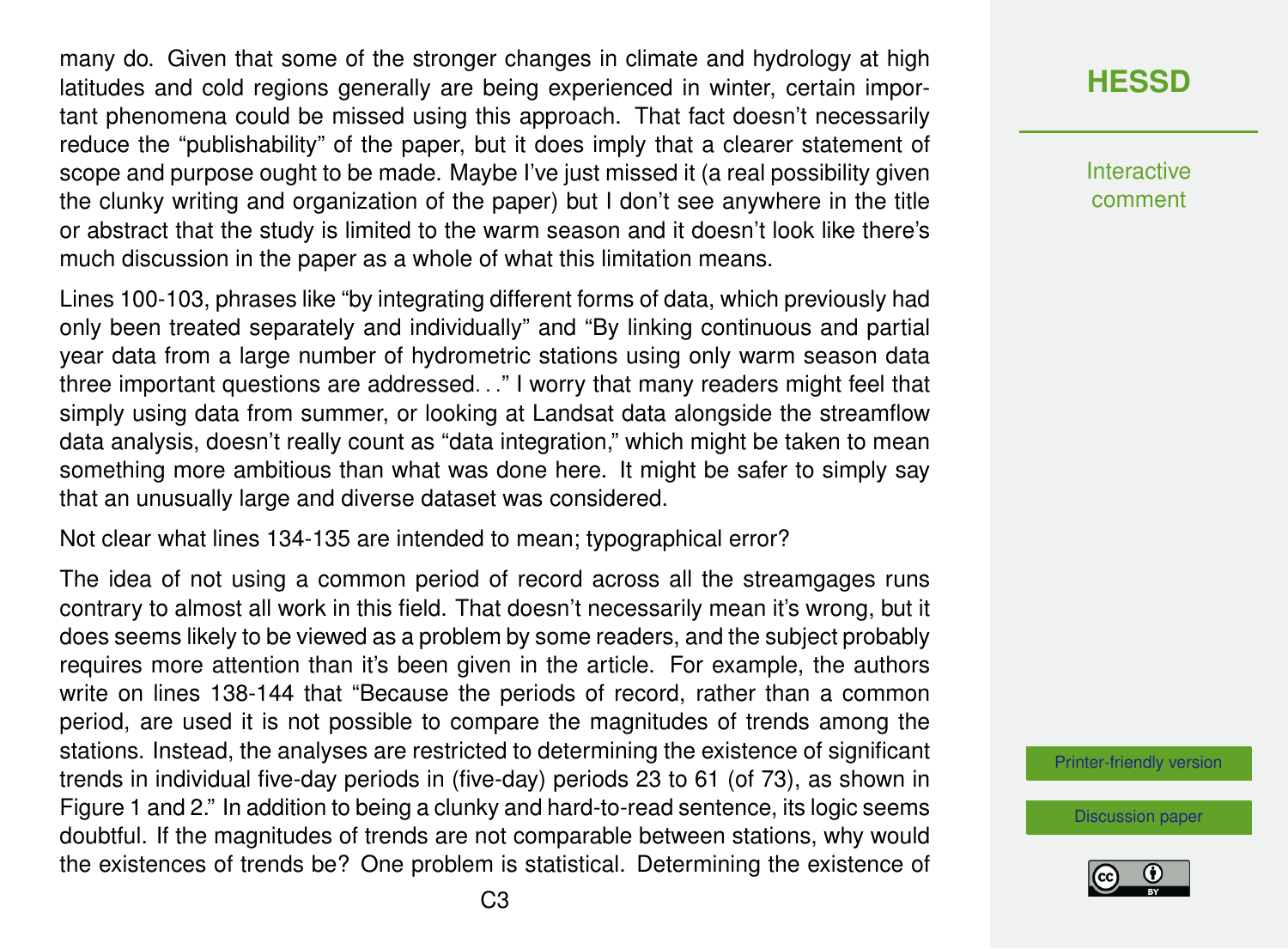trend using a statistical significance test (as done here) simply amounts to a measure of the magnitude of the observed trend relative to what you'd expect to see purely by chance; the concepts of magnitude and existence can't be completely separated as the manuscript seems to suggest they can. Another problem is physical. There's a reason why statistical hydrology and climate studies of this sort normally focus on a common period of record, to ensure apples-to-apples comparisons. Especially in light of the fact that the minimum period of record seems to be a reasonable but not great 30 years, the observed trends could simply represent decadal (e.g. PDO) climate regime shifts, and because there's (apparently) different 30-year periods between the records, figuring out what these different trends at different stations actually means seems messy. There have been some studies that have gotten away with using (slightly) mixed periods of records, but these have been very geographically tightly focused studies of a dozen streamgages or less and evaluated those data in depth for very particular phenomena of interest. In such a large-scale pattern-recognition study as that presented here, though, it's not clear this works. A stronger case should be made for it, or at least a discussion giving better clarity on the pros and cons.

Lines 184-187, motivating the use of dynamic time warping: "The timing of inflections does not affect the clustering, hence the effects of latitude and elevation that often result in misclassification of hydrographs because of timing differences are avoided, which is important in a spatial domain of the size being considered here." That's fine as far as it goes, but the apparent down sides of such an approach should also be clarified for readers. Differences in timing and magnitude are basic identifying characteristics of a watershed's hydrologic regime and represent real differences in climate and watershed hydrology.

Lines 195-197, speaking of statistical trend analysis: "Since these were comparing periods separated by 360 days, autocorrelation was not expected and therefore prewhitening was not applied." Careful here – there's a significant body of literature on the question of whether pre-whitening is or isn't needed in statistical analysis of streamflow

# **[HESSD](https://www.hydrol-earth-syst-sci-discuss.net/)**

Interactive comment

[Printer-friendly version](https://www.hydrol-earth-syst-sci-discuss.net/hess-2019-671/hess-2019-671-RC1-print.pdf)

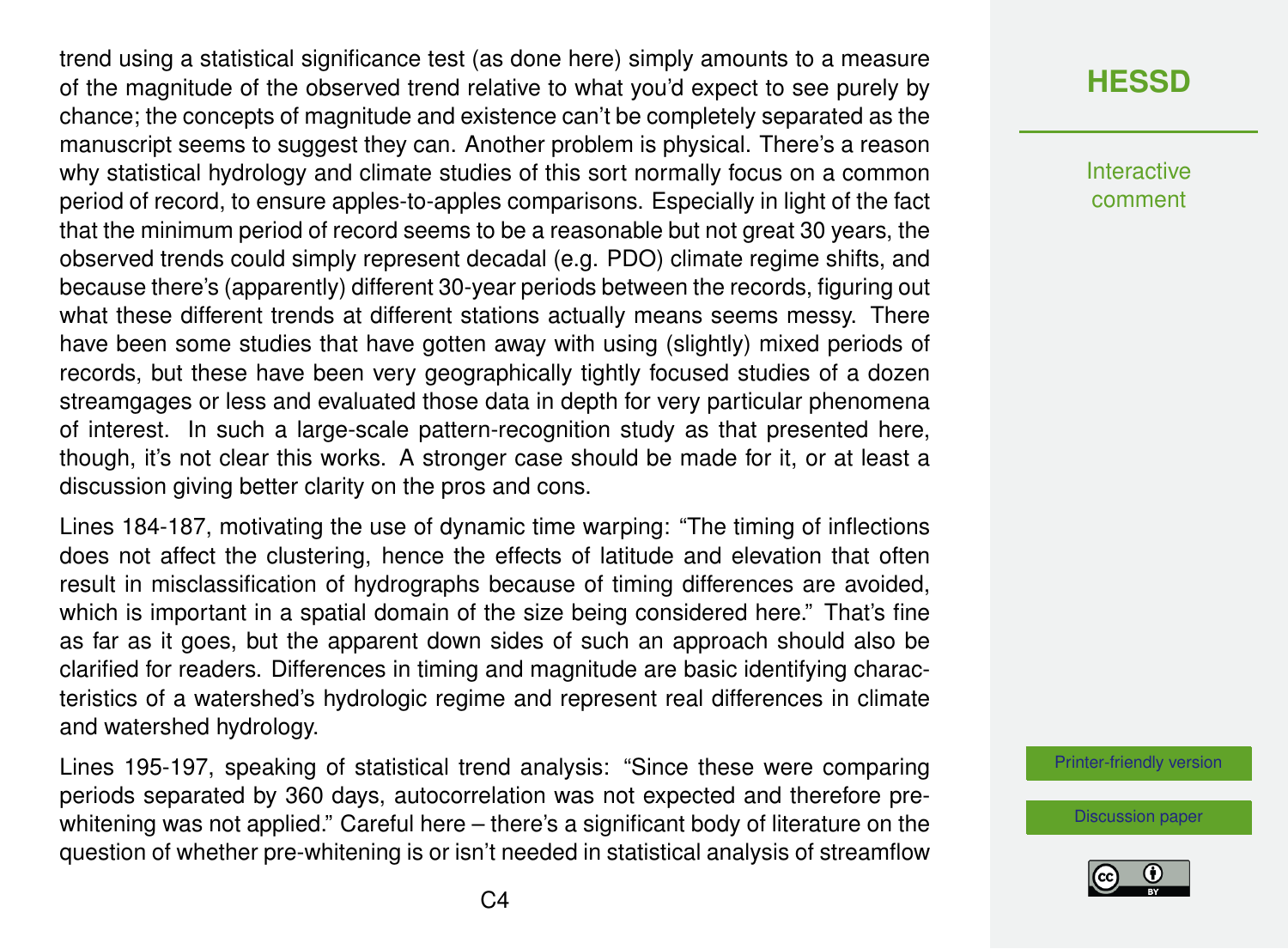for climate trends. It seems like the verdict is still out, but some would view the authors' assertion are being a basic technical error, at least without further analysis to quantify autocorrelation across years. Again, it looks like some more detailed analysis and more careful wordsmithing are needed.

The explanation of dynamic time warping is inadequate (lines 122-133). This is a really interesting idea that has not seen much if any application in hydrology and is presented in the paper as one of its main elements. Much more detailed description of it would be useful for readers. Right now, there's just one sentence of explanation and a reference to the R package used to run it. It's also not clear how the cluster analysis the authors perform using dynamic time warping relates to the cluster analysis they perform using conventional k-means analysis. Are both used in the same way, as checks on each other? Or for slightly different purposes?

More broadly, the overall descriptions of the methods and their rationales feel a little murky, meandering, and internally inconsistent. The numerous typographical mistakes, grammatical errors, and poorly written sentences don't help, making the manuscript unnecessarily difficult to read and understand at points. It also feels like the paper is longer than it needs to be for its content, or maybe it is merely a matter of organization. Reorganizing the material more clearly into finer subsections with clearly worded and specific headings might help. The starting point would be to have separate "data" and "methods" sections. I suggest the authors rewrite the methodological explanation and justification from scratch and maybe consider a ground-up rewrite of the entire article focusing on making a clear case for the chief outcomes they want to communicate.

Lines 578-581, "Many studies that seek to explore change perform many analyses simply to see what falls out. The approach used here is targeted to assess which aspects are changing and why, the basic element being the hydrological response that depends upon the key streamflow-generating processes in each basin." Perhaps it was not the authors' intention, but this passage seems to come across like a somewhat ungracious and perhaps inaccurate description of earlier work in the hydrology and

# **[HESSD](https://www.hydrol-earth-syst-sci-discuss.net/)**

**Interactive** comment

[Printer-friendly version](https://www.hydrol-earth-syst-sci-discuss.net/hess-2019-671/hess-2019-671-RC1-print.pdf)

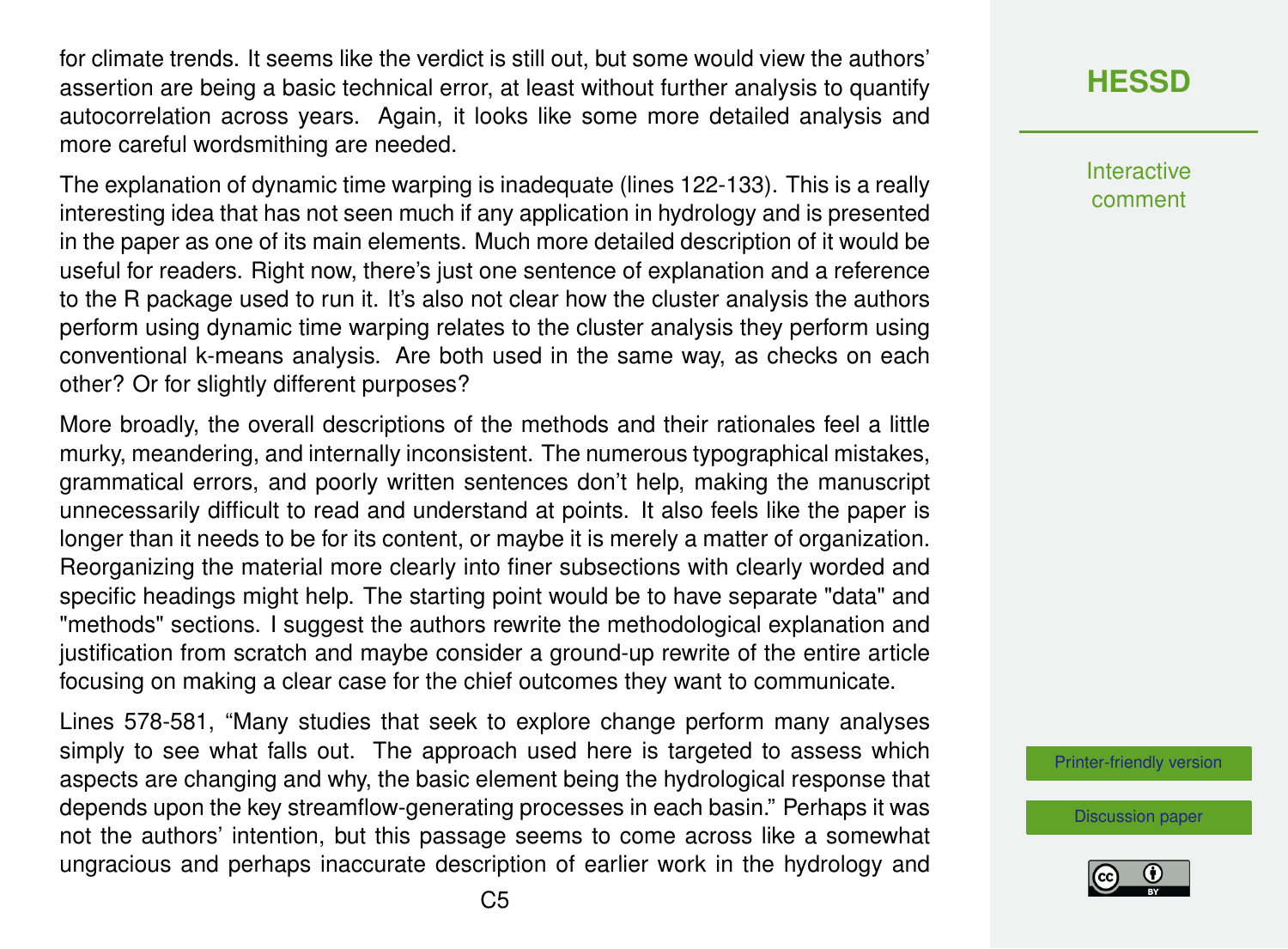climate communities. There are many change studies that have performed extremely well-designed and very tightly focused analyses. The authors could also be setting the bar rather high for themselves by framing their study relative to previous work in such elevated terms; it may be in their own best interest to reconsider that choice.

There are a couple of assertions in the paper, about a claimed resilience of mountain rivers to climate change, that seem likely to be controversial and may undermine its credibility as a whole with readers. Lines 812-817 say, "Using a modelling approach, (Bennett et al 2012; Schnorbus et al 2014) demonstrated that detecting climate driven changes in basins in the British Columbia Rocky Mountains were difficult because of interannual variability. Despite the ongoing deglaciation in the mountains of the west (Clarke et al 2015) basins in the Canadian Rockies can be resilient to change (Harder et al 2015, Whitfield and Pomeroy 2016)." Then again around line 923 or so we have, "Mountain basins appear to be resilient to change." These statements seem inconsistent with a lot of work in the region. A few examples are Jost et al, HESS, 2012; St. Jacques et al, Canadian Water Resour. J., 2014; St. Jacques et al, Geophys. Res. Letters, 2010; Fleming and Weber, J. Hydrol., 2013; Fleming and Dahlke, Canadian Water Resour. J., 2014; Najafi et al, Geophys. Res. Letters, 2017; and Clarke et al, Nature Geoscience, 2015. Additionally, I don't think Bennett et al 2012 and Schnorbus et al 2014 said quite what the authors of this submission seem to be ascribing to them, because both those papers clearly identified expected changes in hydrology from climate change. Plus, these assertions seem contrary to the general understanding in the hydrology and climate change communities that mountain regions are particularly susceptible to climate change, though of course such a general truism isn't necessarily applicable everywhere. At least part of the problem may be what seems to be a logical error in interpretation. On lines 923-927 we have, "These basins demonstrate several hydrograph types but generally lack structure in trend patterns. Individually, these basin do show periods with increases or decreases in streamflow consistent with freshet timing changes, as has been reported elsewhere, but there is sufficient inconsistency among the basins to define a specific pattern." I guess the idea here is that if there isn't

#### **[HESSD](https://www.hydrol-earth-syst-sci-discuss.net/)**

Interactive comment

[Printer-friendly version](https://www.hydrol-earth-syst-sci-discuss.net/hess-2019-671/hess-2019-671-RC1-print.pdf)

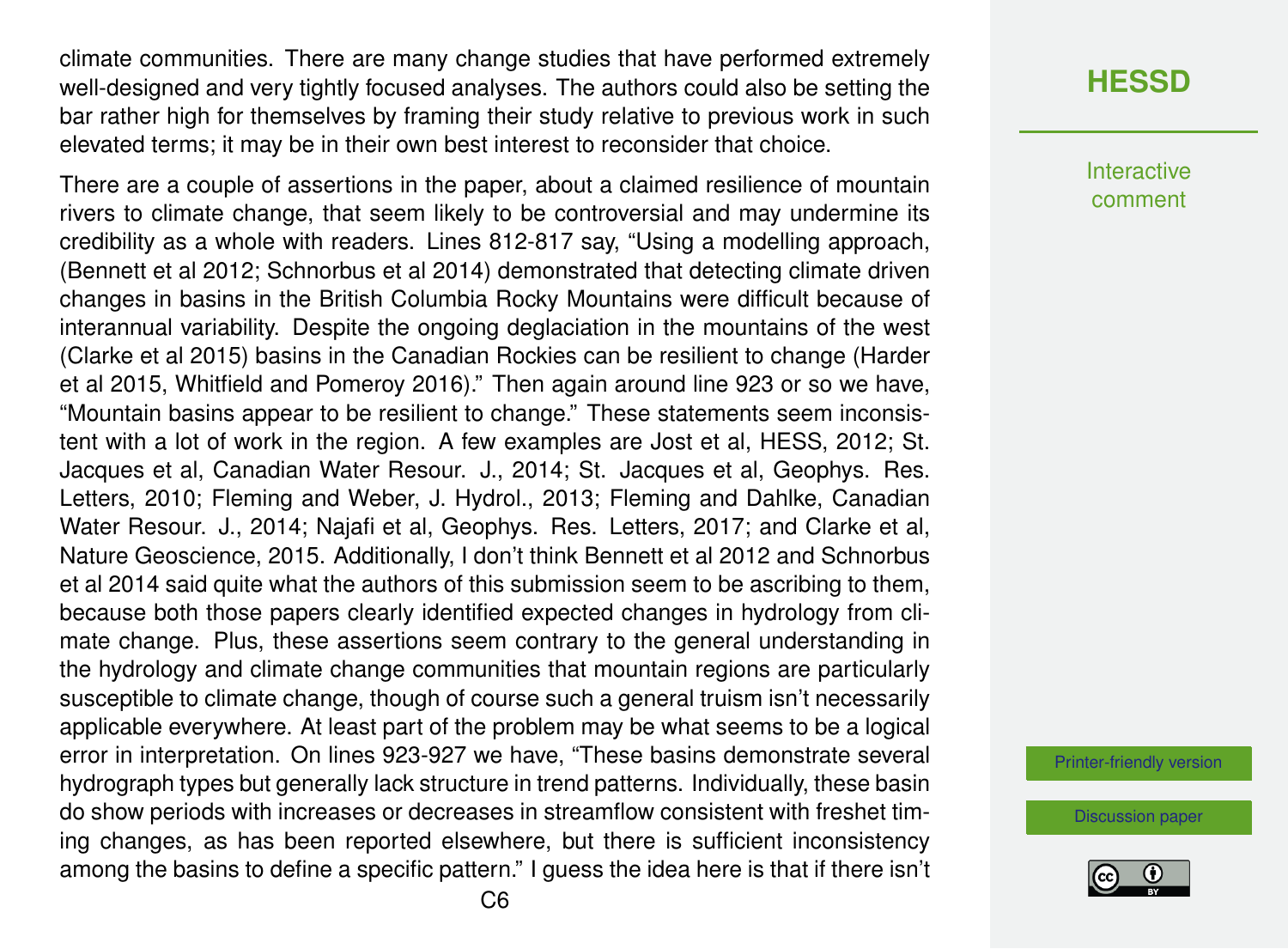clear spatial consistency in trends, then there are no real trends, and the mountain region considered here is (therefore, in this view) resilient to change. But watershed properties influence hydrologic trends resulting from climate change, producing major trend variability between basins. Glaciers in alpine watersheds are a really well known example, and a relevant one in light of the fact that huge ice fields are at the headwaters of many rivers draining eastward off the Canadian Rocky Mountains and that are presumably considered in this article. For background and examples see Jansson et al, J. Hydrol., 2003; Fleming and Clarke, Can. Water Resour. J., 2003; Dahlke et al, HESS, 2012; Jost et al, HESS, 2012; Baraer et al, J. Glaciology, 2012; Fleming and Dahlke, Can. Water Resour. J., 2014; Moore et al, Hydrol. Proc., 2009; Stahl and Moore, Water Resour. Res., 2006; Stahl et al, Water Resour. Res., 2008; Fleming et al, Advances Water Resour., 2016; Casassa et al, Hydrol. Proc., 2009; Li et al, Hydrol. Proc., 2010; O'Neel et al, Climatic Change, 2014; O'Neel et al, Bioscience, 2015. Maybe the mountains of western Canada are, as the authors of this study suggest, more resilient to change than had previously been thought, but if so, it feels like a much more convincing case for it has to be made with complete and accurate referencing of the relevant literature.

The discussion of interannual/interdecadal climate variability like ENSO and the PDO on lines 829-837 is inadequate. The reference to these phenomena as "climate signals" is vague (climate change and other climate processes produce climate signals too), the passage is under-referenced, and the view it gives of these effects is not sufficiently incomplete.

It feels like the referencing around climatic changes that might be causing the hydrologic and landscape change inferred in this study might be improved a little. The most notable omissions include Vincent et al., J. Climate, 2015; and Vincent et al., Atmos.- Ocean, 2018.

"Section 4: Code Availability" is empty, and insufficient detail is provided for data sources in "Section 5: Data Availability."

#### **[HESSD](https://www.hydrol-earth-syst-sci-discuss.net/)**

**Interactive** comment

[Printer-friendly version](https://www.hydrol-earth-syst-sci-discuss.net/hess-2019-671/hess-2019-671-RC1-print.pdf)